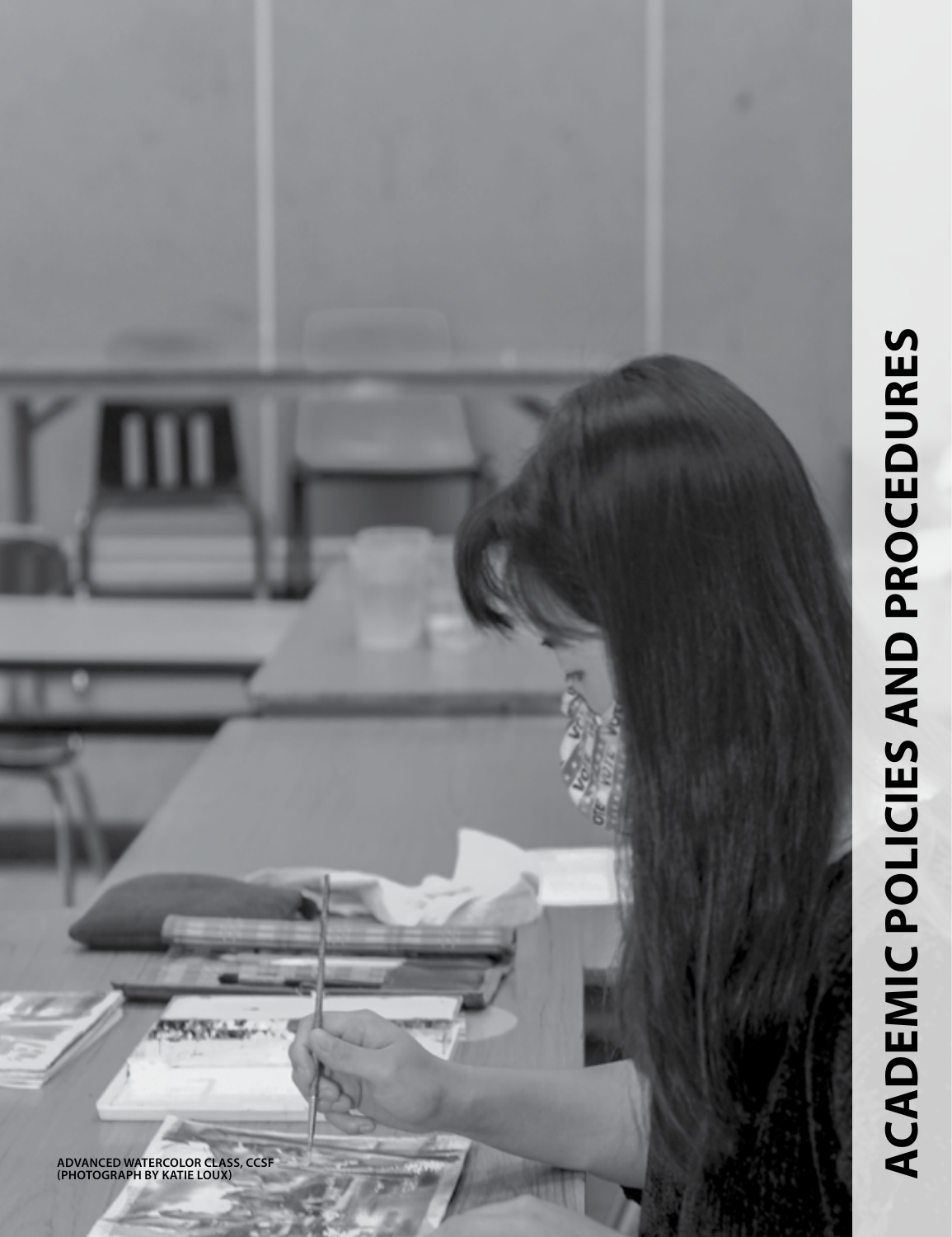# **ACADEMIC POLICIES AND PROCEDURES**

# **Academic Freedom**

The following academic freedom statement is an excerpt from Board Policy 6.06. Those interested in the complete statement should refer to *http://www.ccsf.edu/BOT/Board\_Policies/BP6\_06.pdf*.

The District is unequivocally and unalterably committed to the principle of academic freedom in its true sense which includes freedom to study, freedom to learn and freedom to teach and provide educational professional services to students.

Academic freedom encompasses the right of an instructor to discuss in the classroom pertinent subjects within his or her field of professional competency and consistent with course objectives, and for counselors, librarians and other academic employees to provide appropriate student services within their fields of professional competency and consistent with sound educational principles.

Interference with or censure of an academic employee by District officials or by outside individuals or groups because of the employee's proper treatment of pertinent subjects or provision of proper educational professional services to students is precluded by the principle of academic freedom.

Faculty cannot, however, expect academic freedom to be unlimited, for the right to exercise any liberty implies a duty to use it responsibly. Academic freedom does not give faculty freedom to engage in indoctrination. Nor can faculty invoke the principle of academic freedom to justify non-professional conduct.

# **Credits and Grades**

#### **Unit of Credit**

In accordance with Title 5, Section 55002.5 and Title 5, Section 55256.5, City College of San Francisco has established a ratio of 52.5 hours of lecture, laboratory work, and/or study for each unit of credit. For work experience courses, each unit of credit requires 60 hours of unpaid work or 75 hours of paid work.

#### **Semester and Quarter Units**

Most universities and colleges in the United States use the semester or quarter system and hence grant credit in semester units (s.u.) or quarter units (q.u.). For example, City College uses the semester system and grants credit in semester units; some California State University campuses and most University of California campuses use the quarter system and grant credit in quarter units.

Two semester units are equivalent to three quarter units. Therefore, to convert semester units to quarter units, multiply the number of semester units by 3/2 (or 1.50); to convert quarter units to semester units, multiply the number of quarter units by 2/3 (or 0.667).

#### **Academic Record Symbols and Standards**

A system of letter grades and grade points is used to indicate the quality of work done by students. The meaning of each evaluative symbol, with its value in grade points, is as follows:

| Symbol = Definition                                                                              | <b>Grade Points</b> |
|--------------------------------------------------------------------------------------------------|---------------------|
|                                                                                                  |                     |
|                                                                                                  |                     |
| $C = Satisfactory \dots \dots \dots \dots \dots \dots \dots \dots \dots \dots \dots \dots \dots$ |                     |
|                                                                                                  |                     |
|                                                                                                  |                     |
|                                                                                                  |                     |

The "FW" grade symbol is an indication that a student has both ceased participating in a course some time after the last day to officially withdraw from the course without having achieved a final passing grade, AND that the student has not received District authorization to withdraw from the course under extenuating circumstances. The "FW" symbol may not be used if a student has qualified for and been granted military withdrawal "MW." If an "FW" is used, its grade point value equals zero (0), and it will be calculated into the GPA in the same manner as an "F" grade.

- P = Pass (At least satisfactory, C or better. Units awarded not counted in grade point average.)
- NP = No Pass (Less than satisfactory or failing. Units not counted in grade point average.)

Standard English is expected in all College coursework and is a consideration in grading. Its use is not an exercise limited to English classes alone.

#### **Pass (P)/No Pass (NP) Courses**

*Formerly known as: Credit (CR)/No Credit (NC) Courses* Certain courses offered at City College of San Francisco are designated as pass/no pass courses. Such courses are shown in the catalog with the statement "P/NP only," meaning that only grades of P and NP are given for the course. Other courses are designated as optional pass/no pass courses. Such courses are shown in the catalog with the statement "P/NP available" meaning the course may be taken on a pass/no pass or on a letter grade basis; i.e., the pass/no pass option is available. Note: 1) pass/no pass courses are counted toward graduation and for transfer and 2) in an optional pass/no pass course the student must file a petition with the Office of Admissions and Records to take the course on a pass/no pass basis no later than the deadline date established in the Calendar of Instruction. (See Calendar of Instruction for this date.) Petition forms are available from the Office of Admissions and Records. Students may also select "Pass/No Pass" grading option online through MyRAM at *http://www.ccsf.edu*. In the absence of a "Petition for Pass/No Pass" students will be evaluated on a letter-grade basis. The "NP" symbol shall be used only in calculating units attempted for probation and dismissal.

Although City College does not limit the number of units a student may take on a Pass/No Pass basis, students planning to transfer should inquire of the transfer institution its policy on pass/no-pass course work. Some institutions may require a letter grade in course work used to satisfy specific requirements for admission and/or major preparation.

#### **Other Symbols**

**Symbol = Definition**

"E" = Exclusion "EW" = Excused Withdrawal  $I'' = Incomplete$ "MW" = Military Withdrawal "RD" = Report Delayed "W" = Withdrawal

**"E" Exclusion.** The "E" symbol shall be used to denote grades of D, F, or NP the student has chosen to exclude from his or her academic history.

**"EW" Excused Withdrawal.** "Excused Withdrawal" shall be assigned when students are permitted to withdraw from a course(s) due to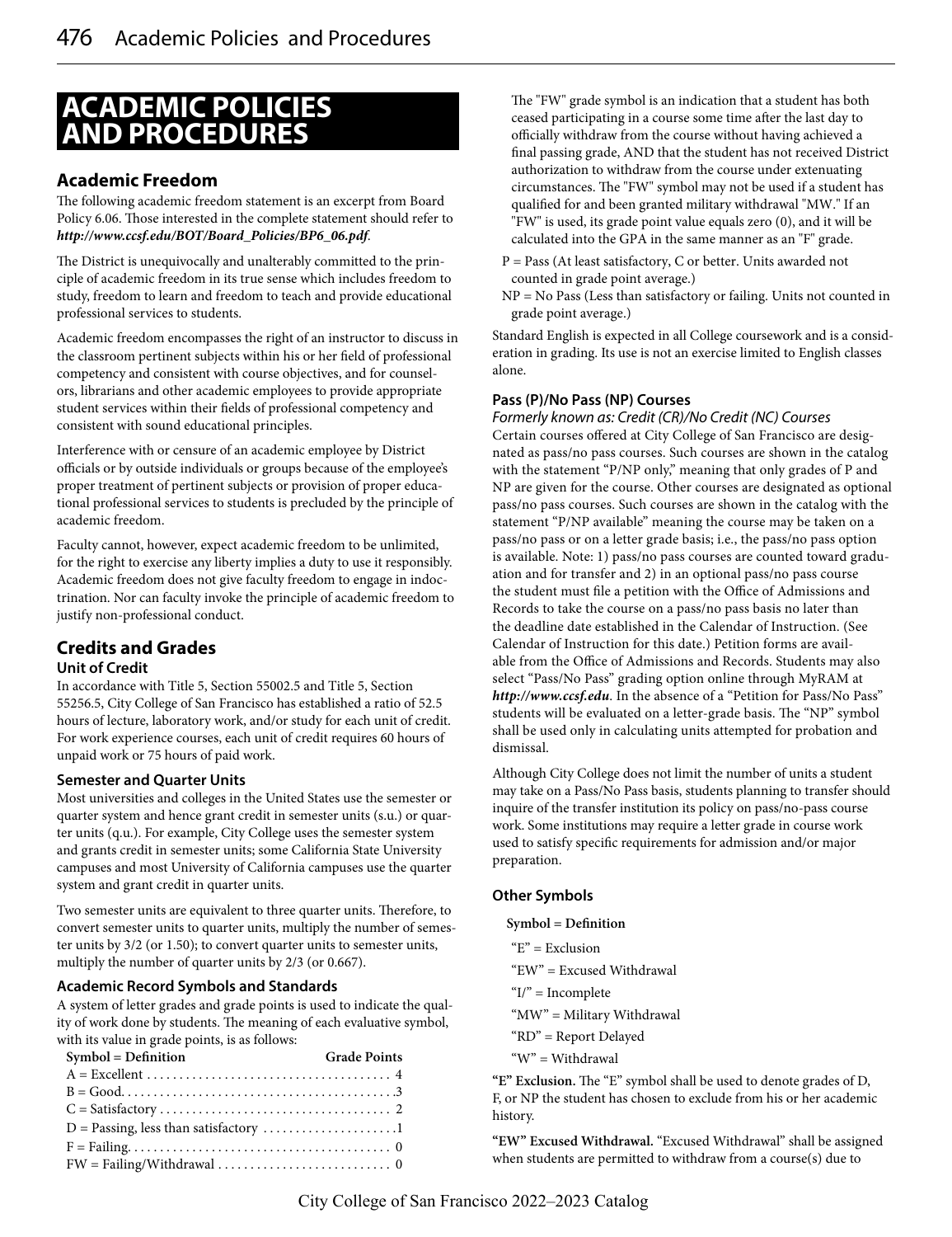specific, verified events beyond the control of the student that affect their ability to complete a course(s). Petitions for Excused Withdrawal will be accepted up to 2 years after the completion of the semester in which students are requesting an Excused Withdrawal. The student must supply a personal statement providing a justification for the petition and supporting documentation along with the petition to verify these events to Office of Admissions & Records.

#### **Acceptable Reasons for an Excused Withdrawal**

In accordance with Title 5, section 55024( e ), the governing board of a district shall adopt an EW procedure based upon verifiable documentation supporting the request. An EW is acceptable when a student withdraws from a course(s) due to reasons beyond their control, which include but are not limited to, the following:

- Job transfer outside the geographical region;
- Illness in the family where the student is the primary caregiver;
- An incarcerated student in a California State Prison or County Jail is released from custody or involuntarily transferred before the end of the term (In the case of an incarcerated student, an excused withdrawal cannot be applied if the failure to complete the course(s) was the result of a student's behavioral violation or if the student requested and was granted a mid-semester transfer);
- The student is the subject of an immigration action;
- Death of an immediate family member;
- Chronic or acute illness:
- Verifiable accidents; or
- Natural disasters directly affecting the student.
- Other (e.g. institutional error, jury duty, family emergency, extended litigation, or work conflicts).

Verifiable documentation can include, but is not limited to, a note from a doctor stating the student is not currently able to complete the work due to illness, employment verification of a new job, a booking report, police report of an accident, or any other documentation that proves the student's completion of a course is impractical. The Chancellor's Office defines impractical as impossible due to reasons beyond the student's control. The determination shall be made by the local college's admissions and records office.

A student may request to use an EW for only one course or all courses in a term, depending on the reason for the request. It is possible that a student, based on an illness for example, is not able to participate in an in-person course, but is able to continue with online courses. The College should use individual case facts to determine the continuity of some courses and not others.

#### **Reimbursement for EW**

A community college district shall not refund any enrollment fee paid by a student for program changes made after the first two weeks of instruction for a primary term-length course, or after the 10 percent point of the length of the course for a short-term course, unless the program change is a result of action by the district to cancel or reschedule a class or to drop a student pursuant to subdivision (1) of section 55003 where the student fails to meet a prerequisite.

Excused Withdrawal shall not be counted in progress probation or dismissal calculations nor shall it be counted towards the permitted number of withdrawals or counted as an enrollment attempt. The financial aid of a student may be affected depending on individual circumstances. A student should consult with the financial aid staff regarding any impact.

**"I/" Incomplete.** A student may be given a final grade of Incomplete only if illness or other unavoidable circumstances prevent him/her from taking the final examination or satisfying the other requirements in a course.

A student must make arrangements for an Incomplete with the instructor for the course. The instructor will file a record of Incomplete with the Office of Admissions & Records and give the student a copy. This record shall note the condition(s) for removal of the Incomplete and the grade to be assigned if the work is not completed.

**The instructor determines when the student must submit work to remove the grade of Incomplete. The instructor must submit the Removal of Incomplete form by the following deadlines:**

| <b>Incomplete Received</b> | Incomplete must be Removed by the last<br>Day to Submit Grades for the Following: |
|----------------------------|-----------------------------------------------------------------------------------|
| <b>Fall semester</b>       | Spring semester<br>$\bullet$                                                      |
| Spring semester            | <b>Fall semester</b>                                                              |
| Summer semester            | <b>Fall semester</b>                                                              |

A final grade shall be assigned when the work stipulated has been completed and evaluated. If the student fails to meet the condition(s) of the removal of incomplete or when the time limit for completion has expired, the predetermined grade shall be assigned (i.e. "F" in the case of I/F).

A student should make arrangements for the removal of an Incomplete with the instructor for the course. In the absence of the instructor, the student should contact the department chair.

If a student is, due to extenuating circumstances, unable to complete the work by the deadlines specified in the table above, the student may, after contacting the instructor, petition the Dean of Admissions & Records for an Extension of an Incomplete.

An Incomplete shall not be used in calculating units attempted nor for grade points, but shall be used in calculating units for purposes of evaluating probation and dismissal.

**"MW" Military Withdrawal.** "Military Withdrawal" shall be assigned to students who are members of a reserve or active military unit and received orders to report to active duty, requiring a withdrawal from all courses. This does not apply to Basic Training assignments. The student must bring a copy of their orders to the Office of Admissions and Records located in MUB 188, prior to departure, if possible, to have their military withdrawal processed. All courses will be withdrawn without fee assessment. Military Withdrawal also does not count toward the permitted number of withdrawals or count as an enrollment attempt.

**"RD" Report Delayed.** Only the Office of Admissions and Records may assign the "RD" symbol. This symbol is to be used when, for reasons beyond the control of the student, there is delay in reporting the student's grade. "RD" is to be replaced by a permanent symbol as soon as possible. The "RD" symbol shall not be used in calculating units attempted, nor for grade points.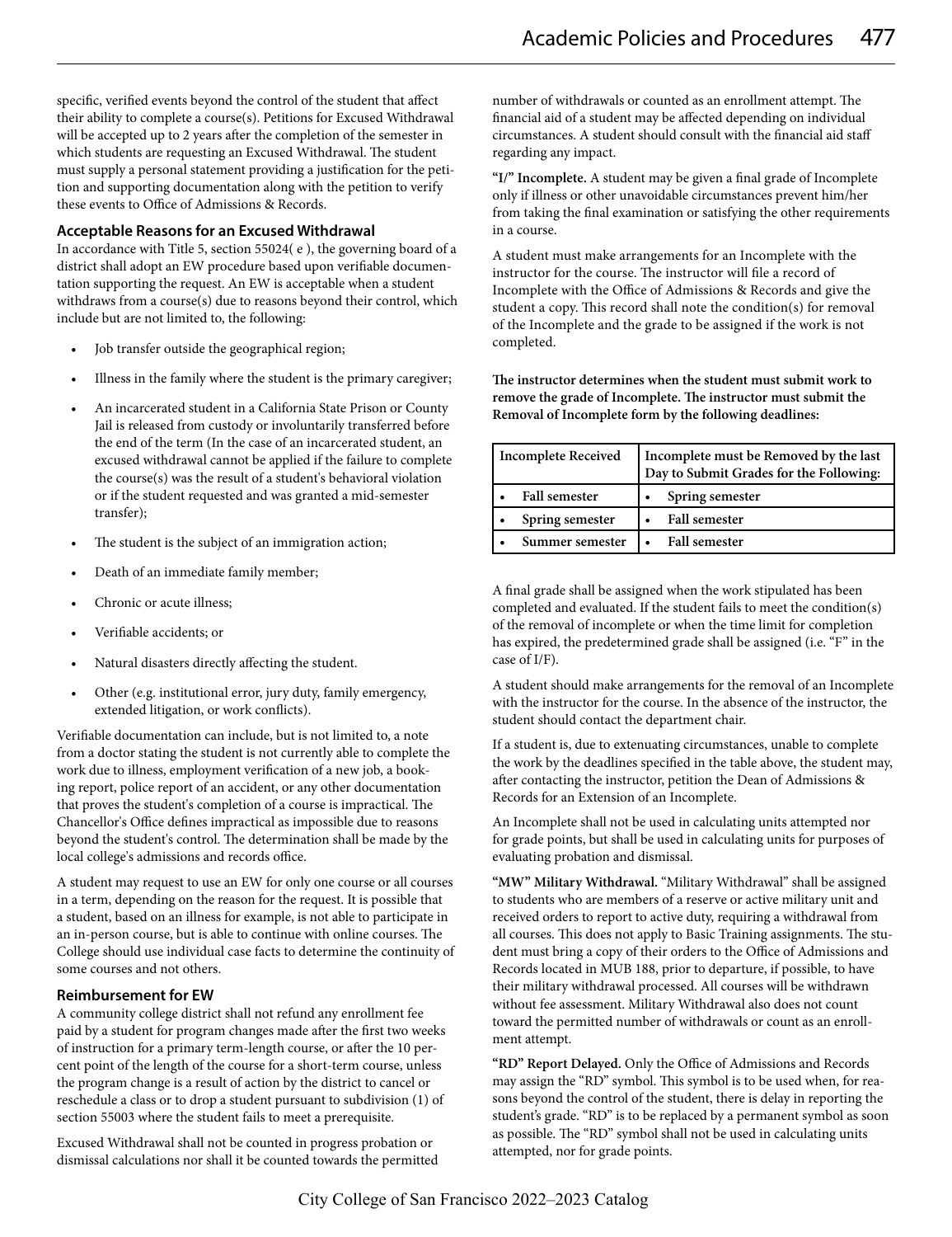**"W" Withdrawal.** If a student withdraws from a class or if an instructor withdraws a student from a class between the last day to drop and the last day for withdrawal, a "W" symbol will appear on the student's permanent record. (See Calendar of Instruction for specific dates.) If a student stops attending a class after the last day for a student-initiated or instructor-initiated withdrawal, the instructor must report a grade symbol (consistent with the grading policies) other than "W."

The "W" symbol shall not be used in calculating units attempted nor for grade points, but shall be used in calculating units for purposes of evaluating probation and dismissal.

If a student drops a class prior to the last day to drop, no notation will appear on the student's permanent record. (See Calendar of Instruction for specific dates.)

#### **Noncredit Grading**

Grading options for noncredit courses are determined on a course-bycourse basis, and are one of the following options:

- Letter or Pass/No Pass or Satisfactory Progress
- Pass/No Pass or Satisfactory Progress
- No Grade

Since noncredit courses are offered on an open-entry/open-exit basis, it is possible for a student to attend only part of a class during a semester. The Satisfactory Progress notation is used to indicate that a student was making satisfactory progress in achieving the desired learning outcomes of a course, but had not yet completed the course (and so should not receive a final letter grade or Pass/No Pass symbol).

#### **Remedial Coursework Limitation**

Remedial coursework is defined as credit, non degree-applicable basic skills courses. Section 55035 of Title 5 of the California Code of regulations imposes a 30-unit limit on remedial coursework. Students are exempted from this limitation if they are enrolled in an ESL course or are identified by the district as having a learning disability. If neither of these exemptions apply, students who reach this 30-unit limit are restricted to taking only noncredit courses, non degree-applicable courses which do not involve remediation, and those degree-applicable credit courses which do not have basic skills prerequisites or advisories on recommended preparation. It is our district's policy that students who have completed 30 units of remedial coursework shall be automatically given a 10-unit waiver of this limitation.

#### **Course Prerequisites, Corequisites, and Advisories**

City College has established prerequisites, corequisites, and advisories to maintain academic standards and ensure student success. The CCSF Governing Board recognizes that if these requisites are established unnecessarily or inappropriately, they constitute unjustifiable obstacles to student access and success. Therefore, the San Francisco Community College District, in compliance with Title 5 Matriculation Regulations, has adopted a policy to provide for the establishment, review and enforcement of prerequisites, corequisites, advisories on recommended preparation, and certain limitations on enrollment in a manner consistent with law and good practice. Elements of this policy follow:

#### **Definition of Terms**

**Prerequisite:** A condition to enrollment that a student is required to meet in order to demonstrate current readiness for a course or educational program. If a prerequisite is a course, a student must pass the prerequisite course with a grade of "C" or higher.

**Corequisite:** A course that a student must take concurrently with another course.

Below are the different types of pre/corequisites:

- **1. Standard prerequisite or corequisite:** A pre/corequisite to a course, the equivalent of which is offered at three or more California State University and/or University of California campuses with an equivalent prerequisite.
- **2. Sequential course within and across disciplines:** A course that serves as a pre/corequisite to an articulated course in the same discipline or in another discipline.
- **3. Course in communication or computation skills:** A course in communication or computation skills that serves as a pre/ corequisite to a course other than another communication or computation skills course.
- **4. Placement level:** A Mathematics, English, or English as a Second Language course placement level determined by the College placement assessment process, which consists of the use of high school performance data and multiple measures.
- **5. Program prerequisites:** A pre/corequisite to enrollment in a program such as Nursing, Culinary Arts and Hospitality Studies, or Aircraft Maintenance Technology.
- **6. Health and safety:** A pre/corequisite to enrollment in a course or program in which health and safety of the student or others may be endangered if the pre/corequisite is not met.
- **7. Recency:** A pre/corequisite skill-level that a student must possess within a specific time period prior to enrollment in a course or program.

**Advisories on Recommended Preparation:** A condition of enrollment that a student is advised, but not required, to meet before or concurrently with enrollment in a course or educational program. Students are strongly encouraged to follow the advisories since having the recommended preparation will greatly increase the likelihood of success in the target course.

**Limitation on Enrollment:** A condition of enrollment that a student must meet (in addition to any prerequisites and corequisites) prior to enrolling in the following types of courses:

- **1. Performance courses:** Courses in this area include intercollegiate athletics, theatre arts (drama), and music, for which an audition or tryout may be required.
- **2. Honors courses:** These courses require a specific scholastic aptitude prior to enrollment.
- **3. Blocks of courses or sections:** a "block" refers to at least two or more courses or sections of courses in which enrollment is limited to a specific group of students. Examples at CCSF include the African American Achievement Program and the Puente Project.

#### **Challenge of a Prerequisite or a Corequisite**

A student who does not meet a stated prerequisite or corequisite to a course may be dropped on the first day of school. However, the student may file a petition to Challenge a Prerequisite or Corequisite on one or more of the grounds listed below. The student shall bear the initial burden of showing that grounds exist for the challenge. Challenges shall be resolved in a timely manner and, if the challenge is upheld,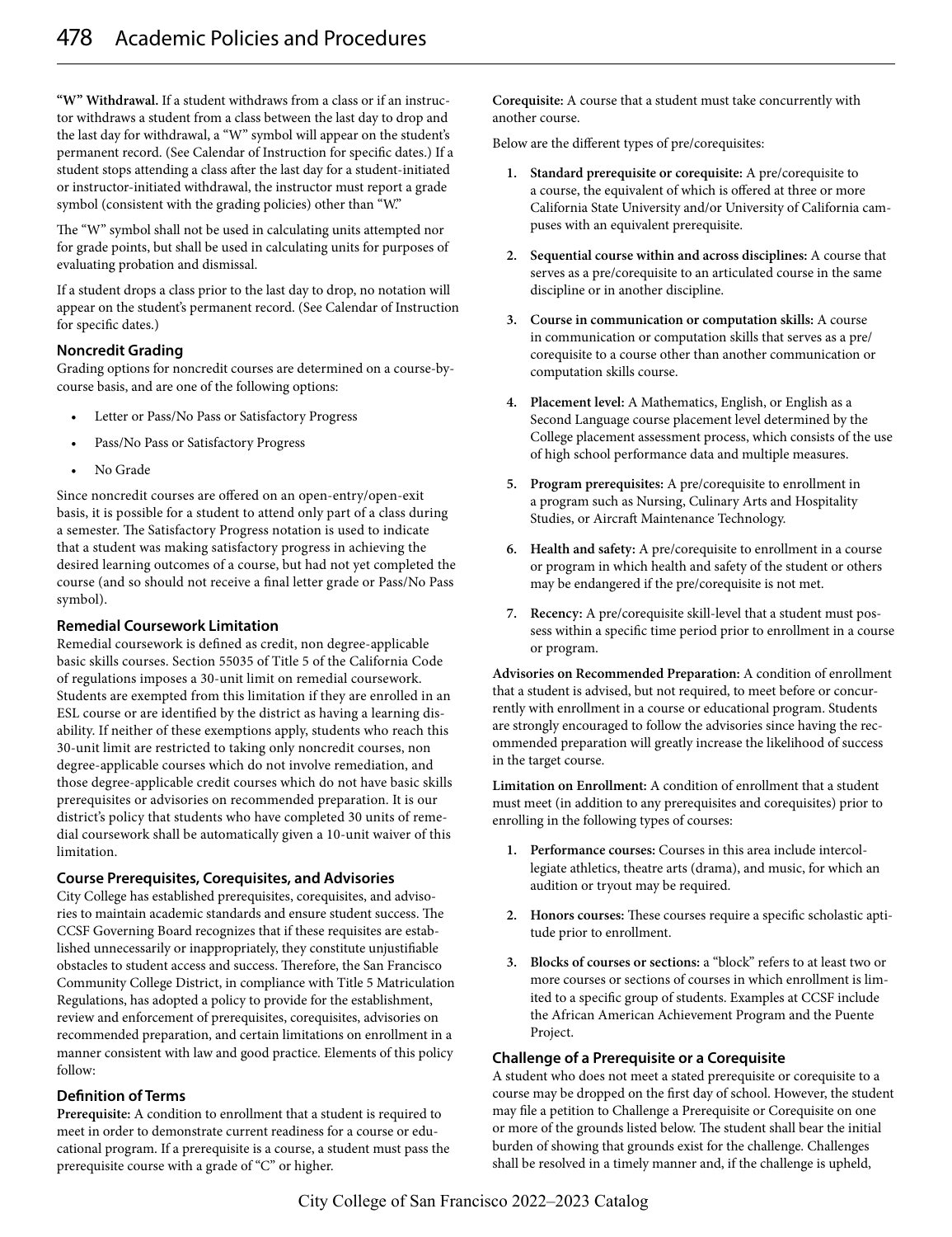the student shall be permitted to enroll in the course or program in question.

#### **Grounds for challenge:**

- A. The student has the knowledge or ability to succeed in the course or program despite not meeting the prerequisite or corequisite.
- B. The student will be subject to undue delay in attaining the goal of his or her educational plan because the prerequisite or corequisite course has not been made reasonably available.
- C. The prerequisite or corequisite is either unlawfully discriminatory or is being applied in an unlawfully discriminatory manner.
- D. The prerequisite or corequisite has not been established in accordance with the District's process for establishing prerequisites or corequisites.
- E. The prerequisite or corequisite is in violation of Title 5.

Any student may appeal the decision of the challenge to the Office of the Vice Chancellor of Academic Affairs or the Vice Chancellor of Student Development.

#### **Procedures for Filing a Petition to Challenge a Prerequisite/ Corequisite**

*CAUTION: The student shall demonstrate that grounds exist for the challenge. A student who wishes to challenge a pre/corequisite should file a petition as early as possible prior to the first day of class.*

#### **Instructions:**

- 1. Obtain a Petition to Challenge a Prerequisite or Corequisite Form online at www.ccsf.edu/assessment or visit the Assessment Center in Conlan Hall Room 203.
- 2. A student may appeal a decision to the Vice Chancellor of Student Affairs or the Vice Chancellor of Academic Affairs.

#### **Challenge of a Limitation on Enrollment**

Any limitation on enrollment may be challenged by a student on the grounds listed below. The student shall bear the initial burden of demonstrating that grounds exist for the challenge. The District shall resolve the challenge in a timely manner. If the challenge is upheld, the student shall be allowed to enroll in the course. If no space is available in the course when a challenge is filed, the challenge shall be resolved prior to the beginning of registration for the next term.

#### **Grounds for Challenge of a Limitation on Enrollment**

A student may challenge a limitation on enrollment in a course if:

- A. the course is required in order for the student to receive a degree or certificate and no other course is offered during the semester of the challenge to meet the requirement, and
- the student's graduation from the degree or certificate program will be delayed if (s)he is unable to enroll in the course during the semester of the challenge.

#### **Grades and the Grade Point Average**

A student's grade point average (GPA) shows numerically the relationship between the number of units attempted and the grade points received. It may be determined by dividing the number of grade points earned by the number of units attempted. Grades of P, NP, W, I, IP, EX, and MW do not affect a student's grade point average.

A 4.00 quotient indicates an A average; 3.00, a B average; 2.00, a C average; 1.00, a D average; 0.00, an F average.

Students grade point averages are used in various ways. For example, a requirement for graduation from the College is that a student must have completed a minimum of 60 semester units of lower-division college work in which he has maintained an average final grade of C (2.00 grade point average) or higher in all lower-division courses he has attempted for grade points. The College also uses grade point averages in awarding various scholarships and in determining whether students may be disqualified from further attendance because of scholastic deficiencies. In addition, universities and colleges use grade point averages in admitting transfer students.

All credit courses offered by City College of San Francisco are graded courses as defined by Title 5, California Administrative Code.

#### **Academic Probation and Dismissal**

#### **Probation:**

There are two types of probation: academic and progress. A student may be on either type of probation or on both. If a student is on either type of probation or on both,

- there will be a permanent notation placed on the student's academic history;
- a student will not be in good academic standing at the College;
- the student will not be removed from probation until there is improvement in the overall academic record, even if there is improvement in the current semester academic record.

Students on probation may be contacted by a CCSF counselor so that they may be provided individual counseling and guidance on how to improve their academic standing. The students' programs may be regulated so as to help them move off probation.

**Academic Probation:** A student who has attempted at least 12 units as shown on the official academic record will be placed on academic probation if the student has earned a grade point average below 2.00 in all units in which grades were given.

**Progress Probation:** A student who has attempted at least 12 units as shown on the official academic record will be placed on progress probation when the percentage of all units in which a student has enrolled and for which the student has been given a "W," an "INC.," or a "NP" is 50% or more.

**Removal from Probation:** For removal from academic probation, a student must have an overall cumulative grade point average in all City College units of 2.00 or higher. For removal from progress probation, a student must have been given marks of "W," "INC.," or "NP" in less than 50% of all City College units in which the student has enrolled.

#### **Dismissal:**

**Academic Dismissal:** A student who has been on probation is subject to academic dismissal if the student has been on either academic probation or on progress probation or on both academic and progress probation for more than four consecutive semesters. If students are academically dismissed, a notation of "Academic Dismissal" will be placed on the permanent academic record. Consecutive semesters means four semesters in a row of the student's attendance at City College. Summer sessions are not counted as regular semesters when semesters are being counted for academic dismissal.

**Appeal of Academic Dismissal and Request for Reinstatement:**  Students may appeal academic dismissal and petition to be reinstated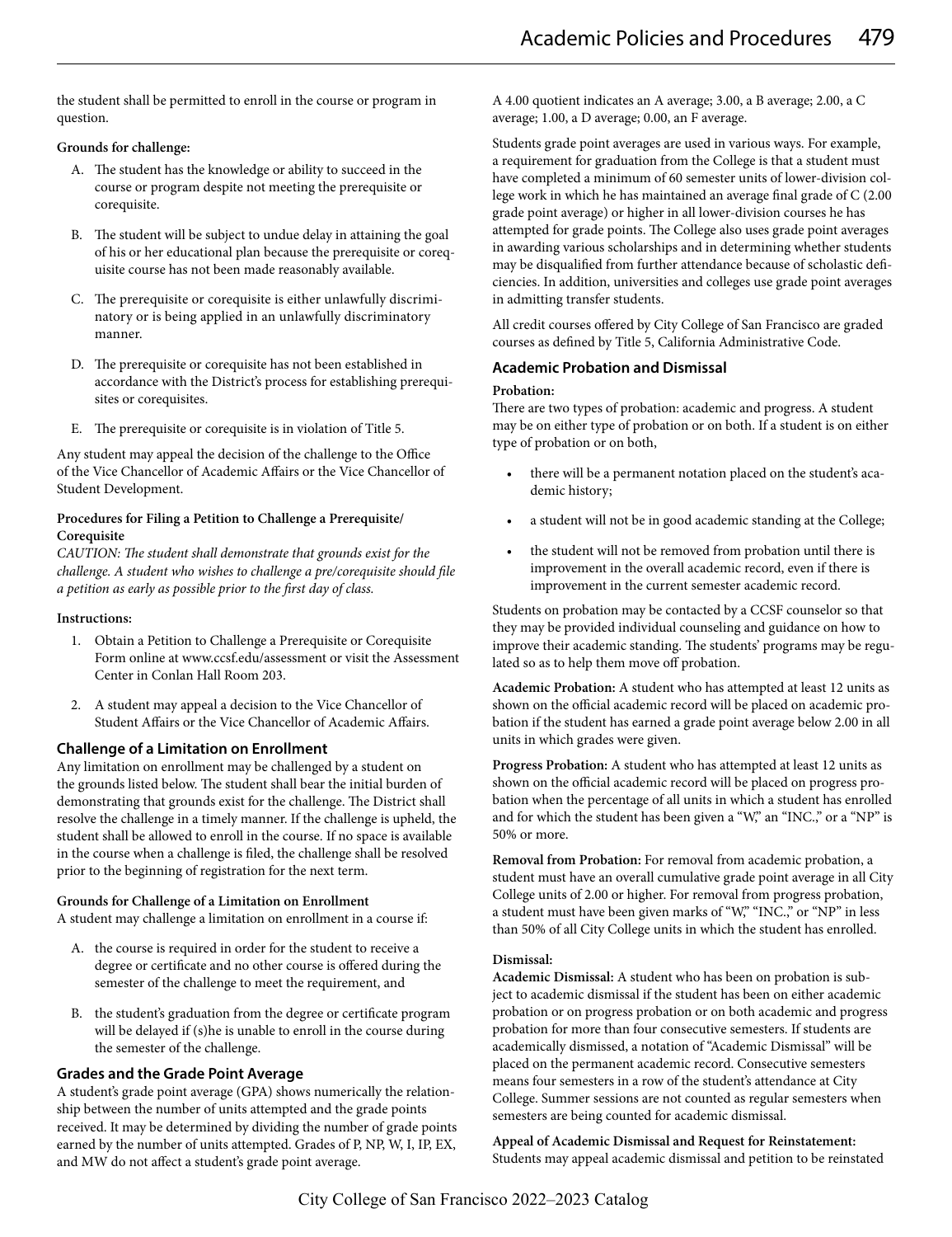so they may continue their enrollment. Such petitions will be considered in cases of verified unusual circumstances. Students may request information or a Petition to Appeal Academic Dismissal and Request Reinstatement from the Office of Admissions & Records (MUB 188). If students are reinstated, their reinstatement will be conditional based upon a review of the academic record at the end of each semester. Readmitted students will be subject to the continued requirements of the academic probation and academic dismissal regulations.

**Financial Aid Probation:** The rules for financial aid probation, academic progress, or disqualification may be different. Please see the appropriate section in the Catalog under Financial Aid.

#### **Grade Reporting**

Midterm Grades and Final Grades are made available to students through MyRAM at *http://www.ccsf.edu*.

#### **Repetition of Credit Courses**

Repeatable courses are identified in the College Catalog, along with their repetition limits. Repeatable courses may be taken for a total of four enrollments, unless further limits exist for the specific course. Any enrollment that results in a letter grade or W counts towards this limitation. Students do not need to file a petition to retake a repeatable course within the limitations.

Effective Fall 2013, Title 5 Section 55041 permits only the following to be repeatable:

- Courses for which repetition is necessary to meet the major requirements of CSU or UC for completion of a bachelor's degree
- Intercollegiate athletics courses
- Intercollegiate academic or vocational competition courses that are part of a district sanctioned competitive activity.

#### **Repetition of a course is allowed under the following general circumstances.**

- 1. When a course is designated as repeatable up to a specific number of units.
- 2. When a course is included in a Family of Classes with similar primary educational activities in which skill levels or variations are separated into distinct courses.
- 3. When a professional or vocational program prerequisite requires the course be completed within a recent timeframe. There must have been a significant lapse of time (at least three years) since receiving a passing grade in the course.
- 4. When a training program mandates the course be repeated every licensing period.
- 5. When there has been a significant change in the industry or licensure standards since the student previously took the course and the student must take the course again for employment or licensure.
- 6. When a student with disabilities is repeating a DSPS class.
- 7. When the district finds that the student's passing grade is, at least in part, the result of extenuating circumstances
- 8. When students receive substandard grades (D, F, FW, NP, or W). Students who have received substandard grades may repeat a course at least two times for a total of three enrollments. If they

can demonstrate extenuating circumstances, they may repeat the course a third time for a total of four enrollments. Students must complete the Course Repeat Petition form and provide documentation to demonstrate extenuating circumstances.

#### **Description of General Circumstances for Course Repetition**

1. Occupational Work Experience

Occupational work experience courses may be repeated a maximum of 8 units per semester; general work experience courses may be repeated for a maximum of 6 units per semester. The cumulative maximum for work experience credit is 16 units. The repetition limit for a particular work experience course is printed in the College Catalog. Grades received in all repetitions of a work experience course will be counted in calculating the grade point average.

2. Enrollment Limitations on Physical Education and Visual or Performing Arts Courses Effective Fall 2013, Title 5 Section 55041, students may not

enroll more than four (4) times in active participatory courses that are related in areas of physical education or visual and performing arts, including art, dance, music and theatre. The limitation includes attempts with a substandard grade or a withdrawal (W).Courses that are related in content are identified as "families of courses" and are those courses with similar primary educational activities in which skill levels or variations are separated into distinct courses.

- 3. Recency Requirement/Significant Lapse of Time A student receiving a satisfactory grade may repeat a course if a recency prerequisite has been established for a course or a program after a significant lapse of time. The district determines that no less than thirty-six (36) months is a significant lapse of time since that grade was obtained.
	- If another institution of higher education to which the student seeks to transfer has established a recency requirement which the student will not be able to satisfy without repeating the course in question, the minimum thirty-six (36) month lapse of time requirement may be waived. The student must provide documentation that the repetition is necessary for his or her transfer to the institution of higher education.
- 4. Legally Mandated Training Requirement Students may repeat a course when repetition is necessary to meet a legally mandated training requirement as a condition of continued paid or volunteer employment. Students must provide documentation from the employer, identifying the requirement for the training.
- 5. Significant Change in Industry or Licensure Standards Students may repeat a course when there have been significant changes in industry or licensure standards. The student must provide documentation identifying the significant change in industry or licensure standards to repeat the course.
- 6. Student with Disabilities

The Disabled Students Program & Services Department is allowed to offer special classes with content that addresses the educationally related functional limitations of students with disabilities pursuant to Title 5 of the California Code of Regulations and state and federal nondiscrimination laws.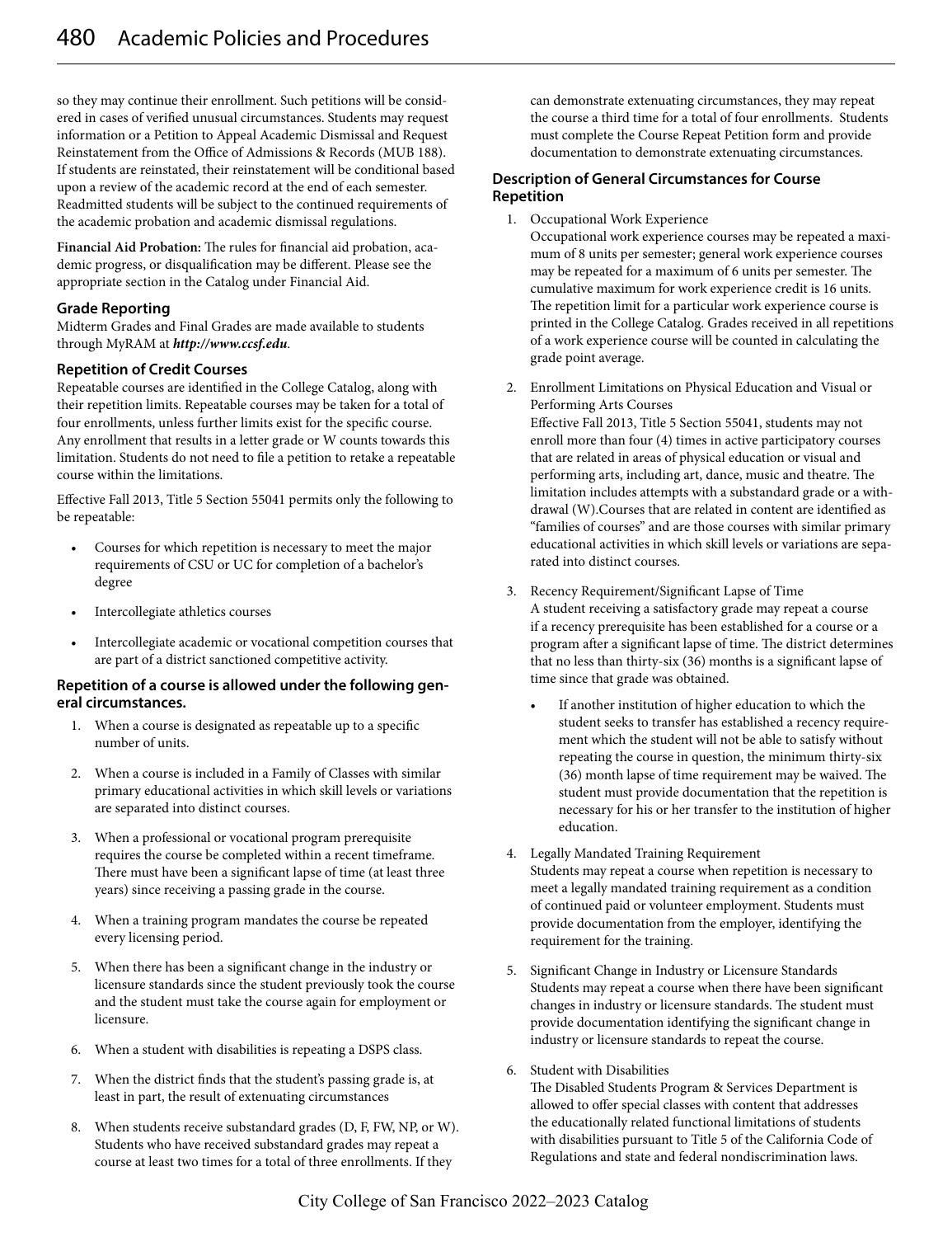Any number of repetitions of these classes may be allowed as a disability related accommodation based on an individualized determination by the Disabled Students Programs & Services Department that one of the following circumstances applies:

- When continuing success of the student in other general and/or special classes is dependent on additional repetitions of a specific special class.
- When additional repetitions of a specific special class are essential to completing a student's preparation for enrollment into other regular or special classes.
- When the student has a student educational contract which involves a goal other than completion of the special class in question and repetition of the course will further achievement of that goal. Students enrolled in these courses may repeat them without petition.

#### 7. **Extenuating Circumstances**

Students may repeat a course if the district determines that their previous grade, whether satisfactory or substandard, was the result of extenuating circumstances. Extenuating circumstances are verified cases of accidents, illness or occurrences beyond the control of the student. Students must provide documentation supporting the extenuating circumstances.

#### 8. **Alleviating Substandard Coursework**

Students receiving a substandard grade of D, F, FW, NP or W may repeat a course up to two times (3 enrollments) in an attempt to achieve a standard grade. If students can demonstrate extenuating circumstances, they may repeat a course one more time (a 4th enrollment) to alleviate a substandard grade. Any repetition that results in a letter grade or a W is considered an attempt toward the repetition limit. To demonstrate extenuating circumstances, students must complete the Course Repeat Petition form and provide documentation.

#### **Effect of Course Repetition on the Transcript**

- 1. When a student repeats a course, the original grade is not removed, and therefore, remains a part of the permanent record.
- 2. When a student repeats a course in circumstances other than alleviating a substandard grade or approved extenuating circumstances, the original grade and any subsequent grades are used in calculating the student's CCSF grade point average.
- 3. When course repetition is approved based on extenuating circumstances, the original passing grade remains a part of the permanent record, but will not be used in calculating the student's CCSF grade point average.
- 4. When a student repeats a course to alleviate a substandard grade of D, F, NP, W, the original grade remains a part of the permanent record, but will not be used in calculating the student's CCSF grade point average.
- 5. When a student withdraws from a course, that withdrawal counts as a repetition.
- 6. Courses that were excluded from the student's grade point average through the process of Academic Renewal are counted in the course repetition limitations.
- 7. Some transfer institutions may calculate all grades in the overall grade point average, regardless of CCSF exclusion.
- 8. Students may repeat a course after graduation from CCSF.

If the student does not meet the eligibility requirements for Course Repetition, please see Auditing in the College Catalog.

#### **Academic Renewal/Exclusion**

A student may petition to have previous substandard college grades of "D," "F," or "FW" excluded from grade point average calculations if that work is not reflective of the student's present level of performance. However, to ensure a true and complete academic record, the permanent academic record will show all of the student's course work, including excluded classes.

A request for academic renewal will be granted under the following conditions:

1. At least one year must have elapsed since the last D or F or FW grade to be excluded except when simultaneously petitioning to graduate, as noted below.

Note: Students applying for Academic Renewal may apply to petition for an Associate Degree and/or an Associate Degree of Transfer in the same semester in which they will be completing the requirements to qualify for Academic Renewal, provided that all Academic Renewal requirements are met by the end of the semester in which they apply for both the degree and Academic Renewal. The graduation petition will give students the option to cancel the degree or not if, by the end of the semester in which they apply, the Academic Renewal requirements are not met but the degree requirements are. This decision must be made at the time of filing the degree petition and will be applied automatically when final evaluation of degree and Academic Renewal requirements occurs.

- 2. A student must have completed at an accredited college at least 12 degree-applicable semester units with a cumulative grade point average of at least 3.0, at least 18 degree-applicable semester units with a cumulative grade point average of 2.5, or at least 24 degree-applicable semester units with a cumulative grade point average of at least 2.0. These units must be earned subsequent to the last grade of "D" or "F" or "FW" to be excluded.
- 3. A maximum of 24 units can be excluded from the grade point average. Academic renewal will be granted only once.

Students are reminded of the following:

- Exclusion by academic renewal is limited to courses taken only at CCSF.
- Some destination transfer institutions may not accept academic renewal and may recalculate the grade point average. Students who plan to transfer to other institutions should contact the receiving transfer institution and ask how they apply grade exclusions (academic renewal).
- Once an Associate Degree has been awarded at City College, courses taken prior to the awarding of the degree cannot be excluded.
- Transcripts only from accredited institutions will be accepted for purposes of the grade-point-average calculation.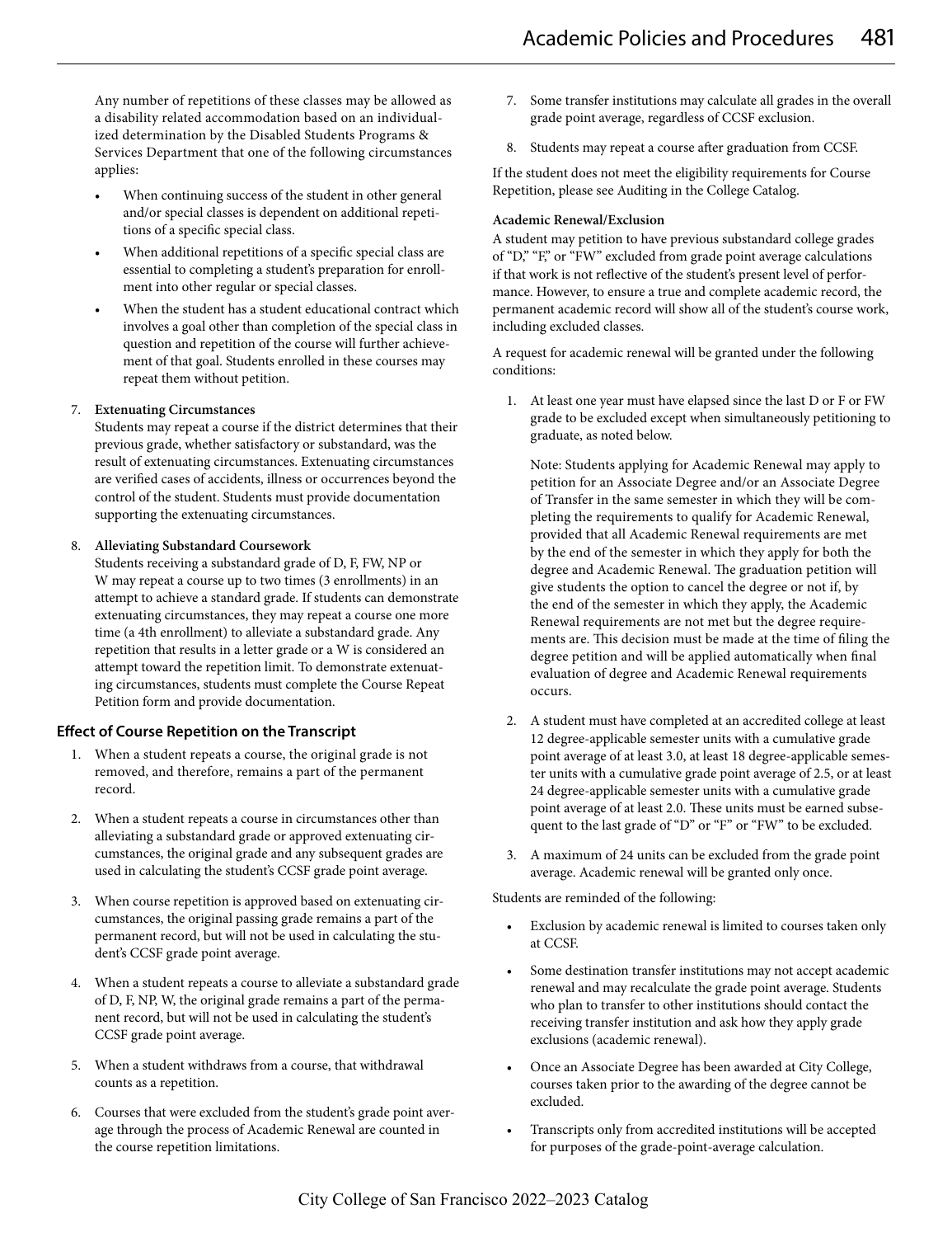• A student's official transcript will include a notation of when the request for academic renewal was granted as well as the fact that grades from other institutions might have been used to satisfy the requirements of academic renewal.

Students who wish to have grades excluded under the Academic Renewal Policy must request an Academic Renewal/Exclusion petition from the Office of Admissions and Records, MUB 188. Since academic renewal will be granted only once, students considering the petition are advised to file the petition at a time close to their graduation or transfer. Because Academic Renewal may affect educational goals (such as graduation and transfer), students must see their counselors for assistance with the Academic Renewal petition which requires a counselor signature.

#### **Changing Final Grades**

An instructor may not change any final grade, except that of Incomplete, on the basis of additional work completed by a student after the close of a semester.

#### **Academic Transcript of Records**

A student may obtain an official academic transcript of records though the Credentials Transcript Ordering Services option available on the Transcripts web page (https://www.ccsf.edu/ admissions-recordsregistration/request-your-ccsf-transcripts)

See below for instructions on how to request for both types of transcripts

For official transcripts:

- 1. Visit https://www.ccsf.edu/admissions-recordsregistration/ request-your-ccsf-transcripts.
- 2. Under the 'Order Official Transcript (Credit)':
	- a. Current Students: Select the 'Current Student' option and login to myRAM Portal.
	- b. Former Students/Alumni: Students who have been away for more than two (2) years, select the 'Former Student/ Alumni' option.
- 3. You will now reach the Credentials ordering service page. Please carefully read the information and instructions. Complete each page and submit your order.

A student may obtain an unofficial academic transcript of records through your myRAM Portal student account.

See below for instructions on how to request an unofficial transcript.

For unofficial transcripts:

- 1. Visit www. https://www.ccsf.edu/ admissions-recordsregistration/request-your-ccsf-transcripts
- 2. Under the 'Additional Information' section, select 'Unofficial Transcript' option.
- 3. Login to myRAM Portal.
- 4. Click the 'Submit' button.
- 5. To print a copy of your unofficial transcript, use your browser print option.

If you have records predating 1983. Please contact us at trnscrpt@ccsf. edu for assistance.

It is strongly recommended that students wishing to transfer to another college/university complete and submit a request well in advance of the date in which the transcript is needed.

#### **Processing Fee**

The first two requested official and/or unofficial Academic Transcript of Records are free of charge. A processing fee of \$5.00 is assessed for each transcript after the first two.

All pricing information is listed on the Credentials Transcript Ordering Services screen under the Pricing and Payment section.

#### **Rush Service**

**Credentials**: Students may be able to request RUSH service through Credentials Transcript Ordering Services. \$10.00 per requested copy.

**In-Person:** Students may contact the Transcript Department and request Rush Services for the issuance of Academic Transcript of Records. Normal processing time for this service is 2 or 3 business days and 4 or 5 business days during peak period. The fee for this service is \$10.00 per requested copy.

# **Transfer of Grade Points to City College**

City College counts the grade point average of transferable units earned at other universities or colleges toward the combined grade point average of 2.0 required for graduation. The combined grade point average takes into account both the cumulative grade point average at City College of San Francisco and the grade point average of transferable units.

# **Transfer of Coursework to City College**

Students may use coursework completed at other institutions to fulfill program, general education, and/or elective unit requirements for the Associate Degree or certificate programs at City College of San Francisco. Specifically, students may use lower and/or upper division transfer coursework to fulfill any or all of the following:

- specific program requirements for a certificate, or major
- general education graduation requirements
- unit requirement for graduation (minimum of 60 semester units)

The unit requirement must be met with courses from CCSF or other regionally accredited (e.g., accredited by Western Association of Schools and Colleges) colleges or universities. Students are subject to the residence requirement for the Associate Degree, regardless of the number of units transferred into the college. Note that both the units and the actual grades received from the other college or university will be accepted by CCSF.

The Office of Admissions & Records (A&R) will approve the transfer of units that will be applied toward electives for graduation after students submit an official transcript and complete the Request for Transcript Evaluation form. Forms are available in Admissions and Records, MUB 188.

Admissions & Records will approve equivalencies for specific program or general education requirements when a course that is transferred to CCSF is clearly equivalent to a CCSF course. This equivalency is determined through the use of assist.org or C-ID articulation, according to specific CCSF course descriptions, or according to past Department approval and practices.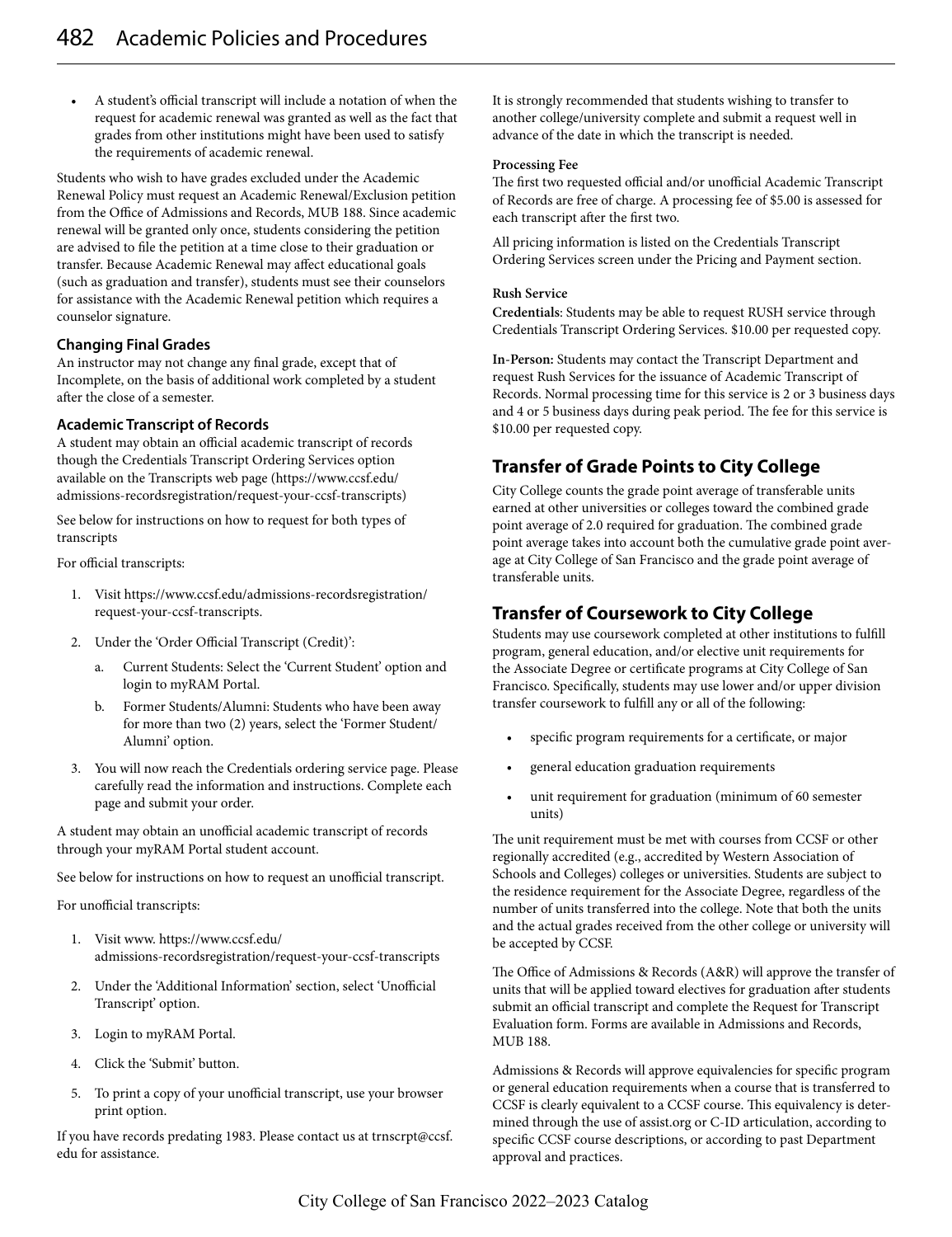When the course equivalency is not clear, the student may be required to request course equivalency from the chair of the department offering a comparable course. The chair will review a copy of the official transcript and complete the Course Equivalency/Comparability form. Approval is based on a review of the sending institution's course learning outcomes, subject matter, breadth, scope, units, rigor, and prerequisites. If approved, chairs forward the form to A&R. Forms are available in counseling offices.

A department chair may also elect to substitute an appropriate comparable course for one required for a major or certificate offered by that department. Substitutions are signed off by the department chair on the graduation petition form (which the student completes with a counselor) or on CCSF letterhead.

Student inquiries with either a specific department or with A&R should occur as soon as possible after enrolling in courses at CCSF to ensure timely completion of education goals and graduation. Students are advised to submit all transcripts for evaluation no later than the semester prior to filling out a certificate or graduation petition in order to allow the necessary time for evaluation.

# **Credit for Prior Learning (formerly Credit by Exam)**

According to Section 55050 of Title 5 of the California Code of Regulations, community college governing boards are authorized to grant credit for prior learning experiences. The following Academic Procedure 6.3 can also be found at https://www.ccsf.edu/sites/default/ files/2021/document/ap-6-30.pdf.

Students may demonstrate proficiency in a course eligible for Credit for Prior Learning and receive college credit through the approved alternative methods for awarding credit listed below:

- Achievement of a satisfactory score on an Advanced Placement (AP) examination
- Achievement of a satisfactory score on a high level International Baccalaureate (IB) examination
- Achievement of a satisfactory score on a College Level Examination Program (CLEP)
- Evaluation of Joint Service Transcripts (JST)
- Achievement of an examination administered by other agencies approved by the District
- Evaluation of industry recognized credential documentation
- Evaluation of student-created portfolios
- Satisfactory completion of an institutional examination, known as Credit by Examination, administered by the college in lieu of completion of an active course listed in the current college catalog

#### **Determination of Eligibility for Credit for Prior Learning**

- The student must be currently enrolled in CCSF.
- The student must be in good standing with at least a 2.0 cumulative GPA and cannot be on academic or progress probation.
- All enrollment and or nonresident tuition fees must be paid in full and any holds on registration must be cleared prior to petitioning for Credit for Prior Learning.
- The student must meet the requirements for the individual course as specified in the current CCSF catalog.
- The student must not have already completed nor currently be enrolled in a course more advanced than that for which credit by examination is requested.
- The student must not have previously enrolled in and received an evaluative symbol (e.g., letter grade, W, P/NP) for the course for which Credit for Prior Learning is requested.
- The student must not have previously attempted the course as Credit for Prior Learning and failed.

#### **Limitations:**

- Credits awarded for Prior Learning are not applicable in meeting unit load requirements for veterans or social security benefits, scholastic honors, financial aid, or graduation residency requirements.
- Only one course in a direct series of courses may be awarded credit for Prior Learning, e.g., MATH 90, MATH 95, or MATH 11DA or MATH 11OB, not more than one of these courses. A student with the appropriate knowledge may take the assessment for MATH 11OB and receive five semester units for this course; however, the student cannot take assessments for all four courses above and be awarded 16 semester units of Credit for Prior Learning. (The Allied Health and Nursing Programs are exempted from this policy.)
- Students who plan to transfer to another college or university are advised that other institutions may have restrictions on how they accept Credit for Prior Learning.
- Credits acquired by Prior Learning are not applicable to meeting such unit load requirements as Selective Service deferment, Veterans, or Social Security benefits.
- Units for which credit is given shall not be counted in determining the minimum 12 semester hours of credit that must be taken at CCSF to meet the residence requirement.
- Credit by exam may not be available in all CCSF departments.

#### **Prior Learning Assessment Grading Policy**

- Grading shall be according to the regular grading system in accordance with Administrative Procedure 6.22 Grading and Academic Record Symbols: Credit Courses. A.P. 6.22 can be found at https://archive.ccsf.edu/BOT/ Administrative\_Procedures/6/6.22\_AP\_Grading\_and Academic\_Record\_Symbols\_Credit\_Courses.pdf
- The student's academic record shall be clearly annotated to reflect that credit was earned by assessment of prior learning

#### **Credit by AP, CLEP and IB Examinations**

Students may be eligible for credit by AP, CLEP, and IB examinations if they are enrolled and in good standing, have not earned a grade point average below 2.00, and have not attempted the course(s) for which they are seeking Credit for Prior Learning. Credit under AP, CLEP, and IB programs is usually granted only to students with no college work completed. Students who have completed college work prior to taking the examinations should consult the individual Departments for approval. (Students who plan to transfer to a four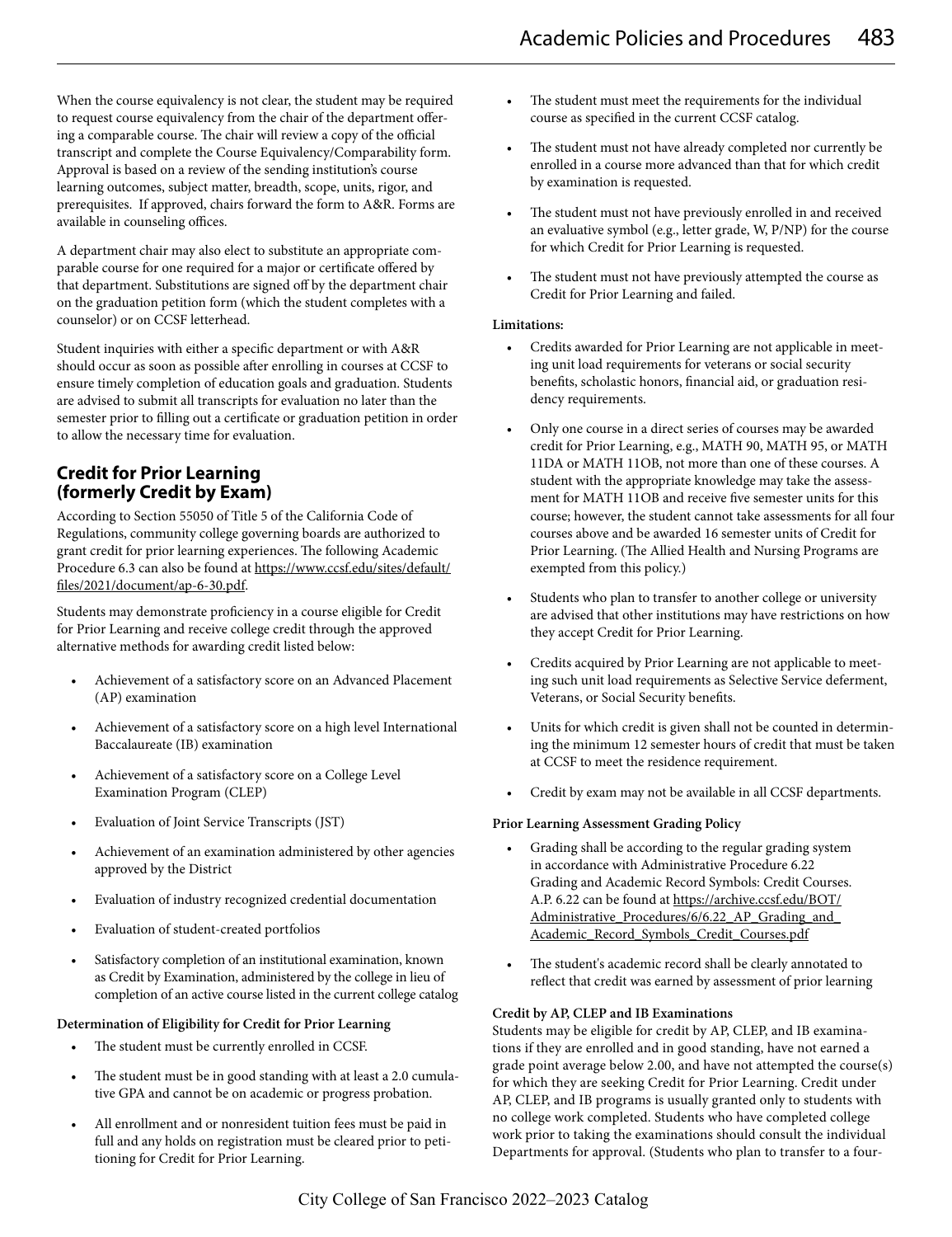year institution should contact the transfer institution regarding the acceptability of AP, CLEP, and IB credit, or should consult a CCSF counselor.)

#### *CLEP and IB subject and score charts are listed below. For the current AP Chart, please visit ccsf.edu/artic.*

#### **Advanced Placement**

CCSF will grant subject credit for most College Board Advanced Placement examinations, depending on the exam score obtained by the student. Credit awarded by CCSF applies to the associate degree. Transfer students must consult with senior colleges and universities to determine how AP credit will be awarded by the receiving institution.

#### **College Level Examination Program**

CCSF will grant general education credit toward graduation for some CLEP examinations. Generally, students must pass the examinations with a score of 500 or above (Paper and Pencil Testing) or a score of 50 or above (Computer Based Testing).

#### **International Baccalaureate**

CCSF will grant general education credit toward graduation for some International Baccalaureate Higher Level (HL) examinations. Students must pass the examinations with a score 5, 6, or 7 to earn CCSF of San Francisco credit.

#### **Credit for Military Service/Training**

Students interested in Credit for Prior Learning using Joint Service Transcripts shall receive credit as recommended by the American Council on Education (ACE) Directory and approved by the appropriate discipline faculty of the college under the following circumstances:

- The student shall complete the Credit for Prior Learning assessment petition available in the Counseling or Office of Admission and Records
- Official transcripts must be on file in the Records Office. These may include Joint Services Transcript (JST), Sailor/Marine American Council on Education Registry Transcript (SMART), Army and American Council on Education Registry Transcript Service (AARTS), Community College of the Air Force (CCAF), Coast Guard Institute (CGI), DANTES/USAF!, Defense Language Institute Foreign Language Transcripts (DLIFLC), Defense Manpower Data Center (DMDC), DLPT Examinee Results, DA Form 330 Language Proficiency Questionnaire, or verified copies of 00214 or 00295 military records.
- Credit course equivalency shall be determined by the faculty of the appropriate discipline

#### **Industry Recognized Credentials**

Students interested in Credit for Prior Learning using industry recognized credential(s) shall receive credit as recommended by the appropriate department chair or faculty designee:

- The student shall complete the Credit for Prior Learning assessment petition available through the CCSF website or in the Admissions and Records Office
- Enrollment services shall grant credit for industry recognized credential(s) that have already been evaluated and approved by the appropriate department chair or faculty designee
- If an industry recognized credential(s) has not yet been evaluated and approved by the appropriate faculty:
- The student meets with the department chair or faculty designee to receive further instructions for industry recognized credential(s) Assessment
- The student submits all industry recognized credential documents to the department chair or faculty designee for assessment of prior learning
- If the department chair or faculty designee determines that the industry certification adequately measures mastery of the course content as set forth in the Course Outline of Record, the appropriate faculty shall sign the petition with the recorded grade, attach the industry recognized credential(s), and forward the completed petition and supporting documents to the Records Office to be kept on file and recorded on the student transcript

#### **Student-Created Portfolio Assessment**

- Students interested in Credit for Prior Learning using a studentcreated portfolio shall receive credit as recommended by the appropriate department chair or faculty designee under the following circumstances:
- A department approved portfolio assessment rubric for the course is on file
- The student shall complete the Credit for Prior Learning assessment petition available through the CCSF website or in the Admissions and Records Office
- The student meets with the department chair or faculty designee to receive further instructions for student-created portfolio assessment
- The student submits all portfolio documents to the department chair or faculty designee for assessment of prior learning
- If the department chair or faculty designee determines that the student-created portfolio adequately measures mastery of the course content as set forth in the Course Outline of Record, the appropriate faculty shall sign the petition with the appropriate grade and forward it to the Office of Admissions and Records to be kept on file and recorded on the student transcript

#### **Credit by Examination**

- Upon completion of an education plan, students interested in Credit for Prior Learning using Credit by Examination shall receive credit as recommended by the appropriate department chair or faculty designee.
- Students may be eligible for credit by examination if they are enrolled and in good standing, have not earned a grade point average below 2.00, and have not attempted the course. Permission to challenge a course by examination is granted by the appropriate department chair or designee, who also determines which courses are eligible for credit by examination. The department offering a course which may be taken for credit by examination will determine the type of examination to be given and the conditions of its administration. Credit by exam may not be available in all CCSF departments.
- To request credit by examination, students shall complete the following steps:
- Contact department chair to inquire if credit by examination is available for the course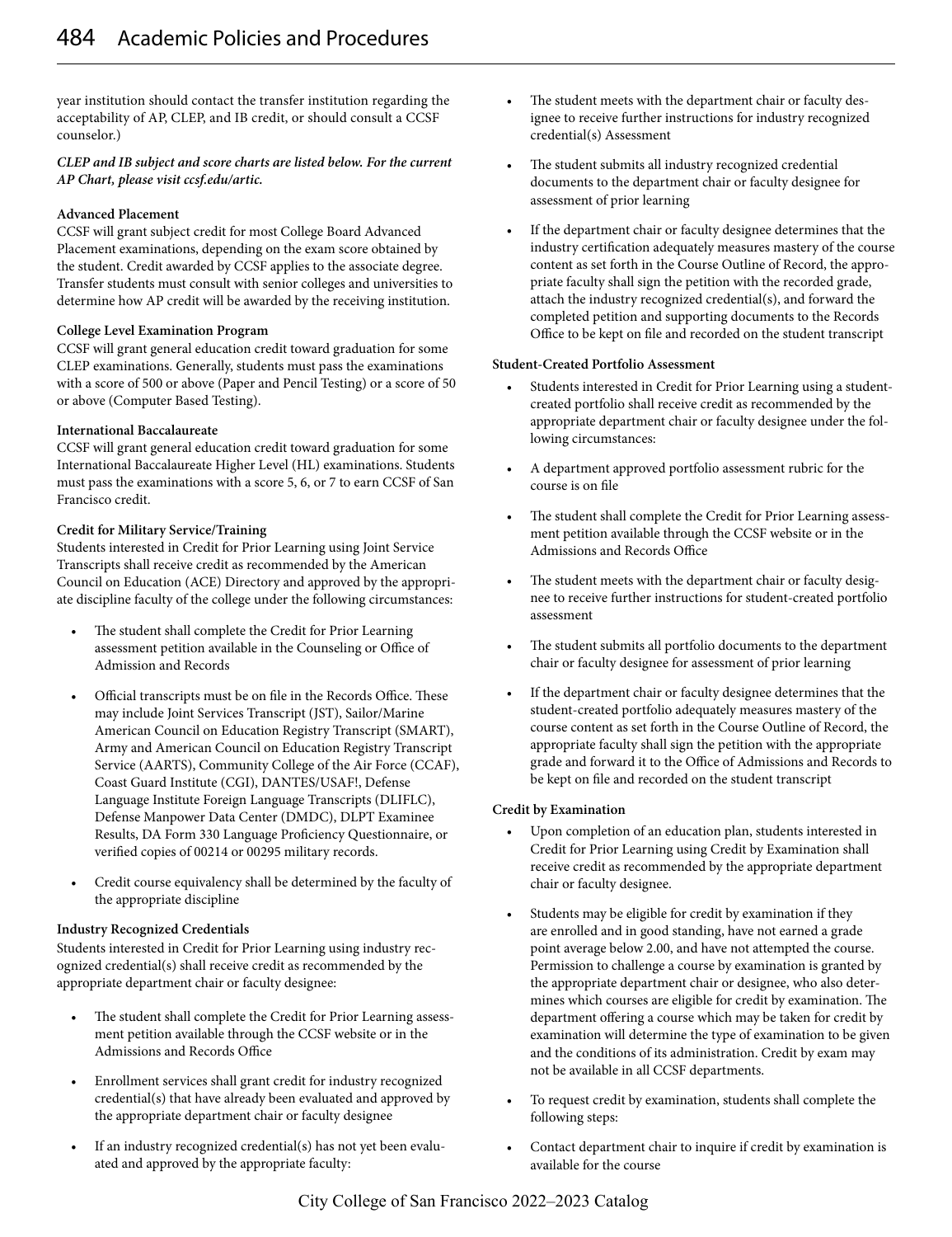- and for further instructions.
- Complete Petition for Credit by Examination form.
- There is no cost for Credit for Prior Learning, except for the Credit by Exam assessment method. Credit earned through the other assessment methods listed above are free to the student.
- Take the examination given by the department chair or designee.
- If the students pass the examination, they will be eligible for receiving credit for the appropriate course.

## **Credit by Petition for Noncredit Courses**

**Effective July 1, 2009, Credit by Petition for Noncredit Courses** is no longer available, regardless of when the noncredit courses were completed. Students who wish to receive credit for knowledge or skills attained in noncredit courses may be able to use the Credit by Examination process. Credit awarded to students who petitioned prior to July 1, 2009 will continue to be honored.

# **Dean's Honor List**

In the fall and spring semesters, the College recognizes students who have attained high scholastic achievement. Students registered for and completed a minimum of twelve (12) semester units for the semester (only those courses where A-F grades were assigned are counted) with a grade point average of 3.30 or higher, and are in good academic standing are placed on the Dean's Honor List. Good academic standing is defined as having a cumulative grade point average of 2.00 or higher and not being on academic and/or progress probation. If a student is on the Dean's Honor List, it will be noted on the student's unofficial/ official transcript.

#### **Graduation with Honors**

Students who have earned by the end of their last semester a grade point average between 3.30 and 3.49, inclusive, will be graduated with honors. Those who have earned by the end of their last semester a grade point average between 3.50 and 3.74, inclusive, will be graduated with high honors. Those who have earned by the end of their last semester a grade point average between 3.75 or higher, inclusive, will be graduated with highest honors.

The Honors grade point average calculation will include grades from all degree applicable coursework including coursework from outside institutions. If a student graduates with honors, a notation will be placed on the student's official and unofficial transcripts.

## **Student's Responsibility for Satisfying Academic Requirements**

Although counselors and advisers assist students in planning their programs, each student must assume complete responsibility for compliance with the instructions and regulations set forth in this catalog and for selecting the courses that will enable him/her to achieve his/ her educational objective, whether it be graduation from the College, satisfaction of requirements for transfer to another college or a university, or preparation for an occupation.

**Prerequisite Courses.** A student may not enroll in a course that is a prerequisite to a course he/she has already completed. Each student is responsible for satisfying prerequisites for the courses included on the study list. For information concerning prerequisites, students should refer to the course information in this catalog in the section entitled "Announcement of Programs and Courses."

A student may not receive credit for any course which is prerequisite to any course already taken.

**Field Trips.** Field trips are required in a number of the courses offered by the College. Instructors in these courses provide information pertaining to such trips.

**Final Examinations.** Final examinations are required of all students in all courses except physical education activity courses. Final examinations must be given on the dates and at the times shown on the official schedule and in the classrooms or laboratories in which the classes normally meet. This schedule is published in the Class Schedule. Students are required to take final examinations with the section in which they are enrolled. There are two exceptions to this policy: 1) A department, with the Vice Chancellor of Academic Affairs's approval, can schedule a common date, time, and place for all sections of a course to take a common examination; 2) The Vice Chancellor of Academic Affairs can approve an alternate examination schedule for a course in cases of emergency or necessity.

# **Additional Board Policies and Administrative Procedures**

Information about Board Policies and Administrative Procedures is available on the Board of Trustees website: https://www.ccsf.edu/ about-ccsf/board-trustees/ccsf-policies-administrative-procedures

# **CCSF Credit For Advanced Placement Test Scores**

CCSF's Advanced Placement (AP) Examination Policy may differ from that of other colleges and universities. Applying AP credit for transfer can be complicated. Students are strongly advised to speak with a counselor for details. For the current AP Chart, please *visit ccsf.edu/ artic*.